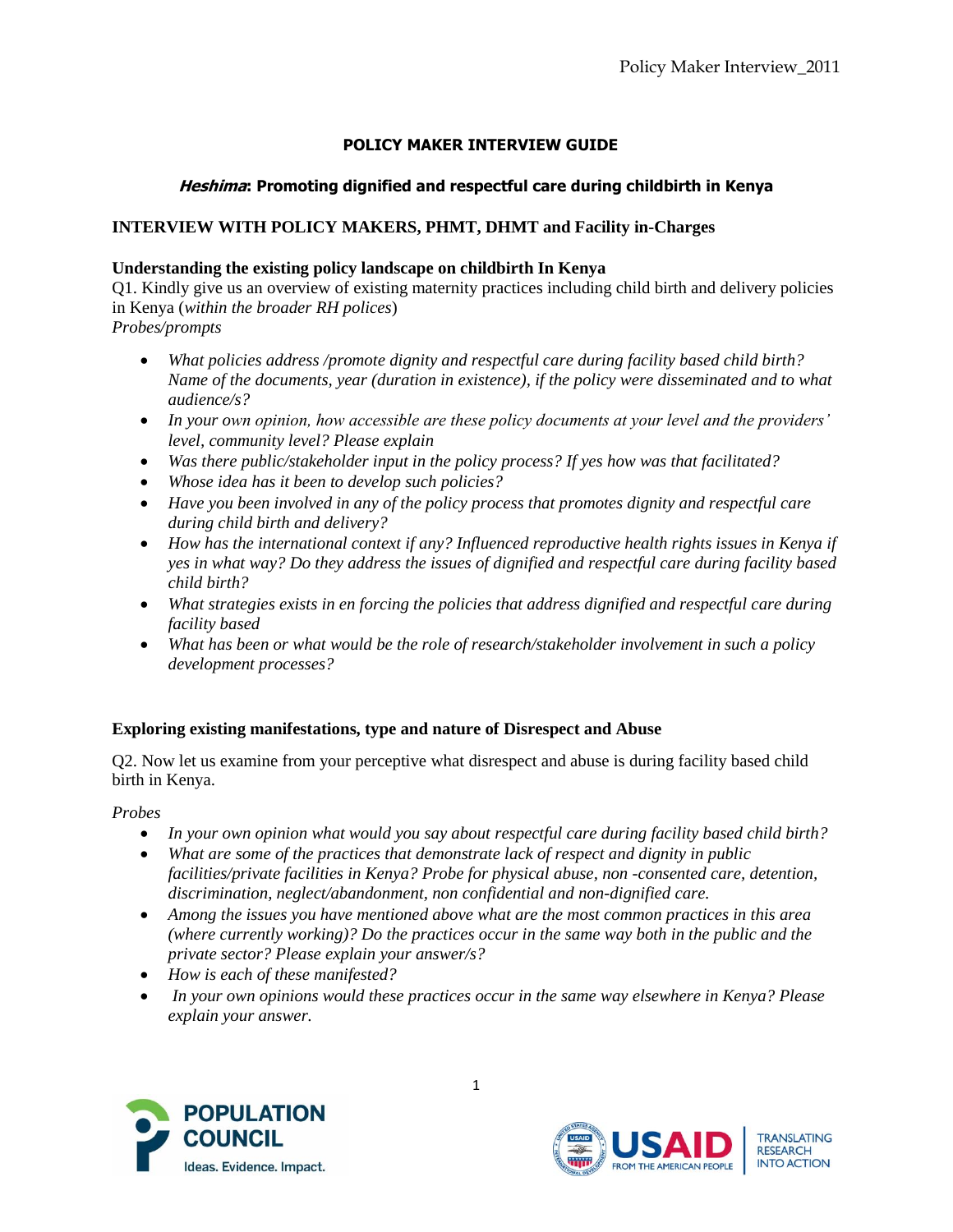- *Among the cases you have just mentioned, what has been reported to you? (Probe if she/he has heard of any even though not reported, witnessed or experienced in the course of their work and how frequently it has been.)*
- *What was done to correct the situation/or deal with the affected? (Probe for how it was done, her/his involvement, who else was involved?)*
- *How important is this problem in promoting facility based child birth?*

Q3. From the Community perspectives, what do communities perceive as D&A? *Probes* 

- *What are women's expectations for respectful treatment during childbirth in health facilities?*
- *What do women consider to be disrespectful/abusive treatment during child birth? (probe for specific examples)*
- *Have heard of or experienced what women consider to be disrespect and abusive during facility based child birth?*
- *What does the community consider to be disrespectful/abusive treatment during facility based child birth? Probe the perspective by partners, relatives, other groups such religious, elders groups*
- *In your own opinion what from the community's perspective of disrespect and abuse don't you consider to be disrespect and abusive during facility based child birth? Explain your answers*

Q4. What are the consequences of disrespectful/abusive treatment during facility based child birth on the overall health care system?

*Probes:* 

- *In your own opinion how does it affect number of women utilizing facility for child birth, effect on women's health and her future fertility intentions?*
- *Women/couples decisions about future delivery*
- *Image of facility and how?*
- *Maternal child health indicators*

# Q5. What factors contribute to the existence of D&A in Kenya?

*Probes:*

- *What are the main causes of D&A in Kenya?*
- *Institutional level factors- what are they- lack of supply, work load, other systems factors- system readiness/openness to change? (Including management capacity/human resources, supervision systems, supply systems, role of professional associations*, *job satisfaction, de-motivation, and burnout including perceptions of organizational justice?*
- *What are the reasons for provider job dissatisfaction?*
- *Personal level factors- attitude, stigma, motivation?*
- *Governance level issues (leadership, deployment, accountability)*
- *Community level factors (ignorance, culture, religion)*

Q6. What is the government/ministry doing to mitigate the occurrence of D&A in the health system in general?

*Probes* 

- *Existing measure put in place-what are they*
- *Any evaluations done to examine their effectiveness?*



2